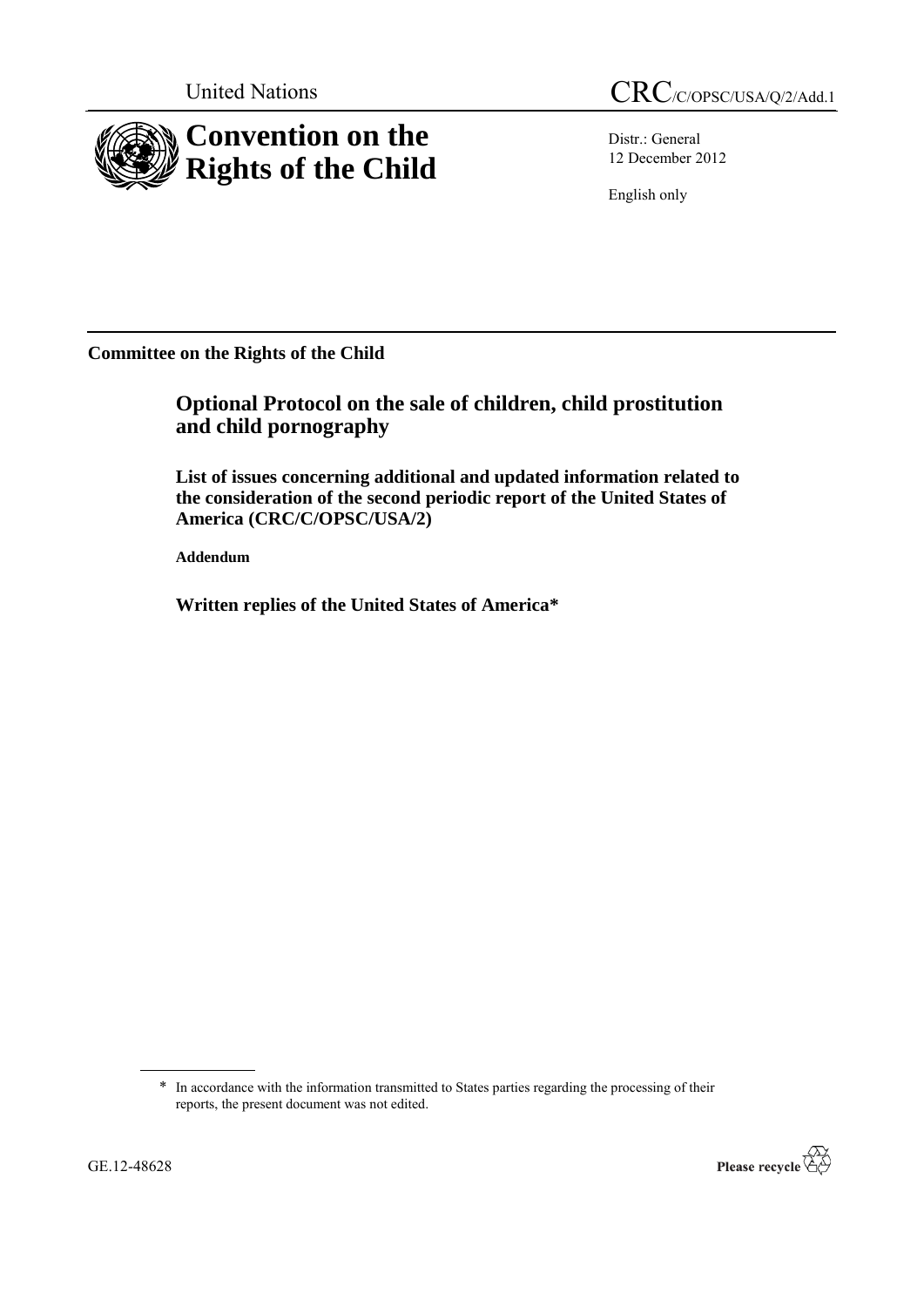1. It is with great pleasure that the Government of the United States of America presents this information in response to the questions from the Committee on the Rights of the Child. The United States is delighted to participate in this process and has, in the spirit of cooperation, provided as much information as possible in response to all questions posed by the Committee, taking into consideration the page limit, even where the questions or information provided in response to them do not bear directly on obligations arising under the Optional Protocol. The United States further expresses its appreciation for the opportunity to appear in person before the Committee in January, 2013.

# **Reply to the issues raised in paragraph 1 of the list of issues (CRC/C/OPSC/USA/Q/2)**

2. The United States recognizes the importance of an effective national data collection system on the sale of children, child prostitution and pornography in detecting and combating offenders and is currently examining how to develop such a tool. Establishment of such a system has been an ongoing challenge because both law enforcement and victim service responsibilities in the United States are shared by federal, state and local authorities who currently utilize many different data systems. In the U.S. National Strategy for Child Exploitation Prevention and Interdiction (National Strategy), discussed further in response to the issues raised in paragraph 3 of the list of issues, the Department of Justice (DOJ) concluded that U.S. law enforcement should have advanced tools to detect offenders and included development of a national database because it would allow greater case coordination and sharing of information available to federal, state, local, and international law enforcement (National Strategy, pp. 141-142).

3. The U.S. Government has undertaken several recent initiatives to obtain a better assessment of human trafficking data. Among other efforts, the Human Smuggling and Trafficking Center (HSTC), an interagency body featuring representatives from the law enforcement, diplomatic, and intelligence communities, is presently conducting an interagency, domestic human trafficking assessment using shared human trafficking data from federal agencies. The assessment, which will be released to federal law enforcement, policymakers, and other federal employees involved in the fight against human trafficking, will identify trends, patterns, and emerging issues relative to human trafficking in the United States.

4. Concerning evidence-based research, as stated in paragraph 28 of the second periodic report of the United States and U.S. response to recommendations contained in the Committee's concluding observations of 25 June 2008 (second periodic report), DOJ is working to provide to the U.S. Congress a more complete picture of the scope of sex trafficking and commercial sex acts in the United States. In October 2011, DOJ filed a biennial update to the original report required by the Trafficking Victims Protection Reauthorization Act of 2005 (TVPRA) discussed in paragraph 28. The 2011 update provided data regarding (1) the number and demographic characteristics of persons engaged in acts of severe forms of trafficking in persons; (2) the number of investigations, arrests, prosecutions and incarcerations of persons engaged in acts of severe forms of trafficking in persons by states and their political subdivisions; (3) the number and demographic characteristics of persons engaged in sex trafficking and commercial sex acts, including purchasers of commercial sex acts; (4) the dollar value of the commercial sex economy, including the estimated average annual personal income derived from acts of sex trafficking; (5) the number of investigations, arrests, prosecutions and incarcerations of persons engaged in sex trafficking and unlawful commercial sex acts, including purchasers of commercial sex acts, by states and their political subdivisions; and (6) the differences in the enforcement of laws relating to unlawful commercial sex acts across the United States. DOJ is now working on preparation of the third biennial report, which is due to be submitted to the U.S. Congress in the fall of 2013.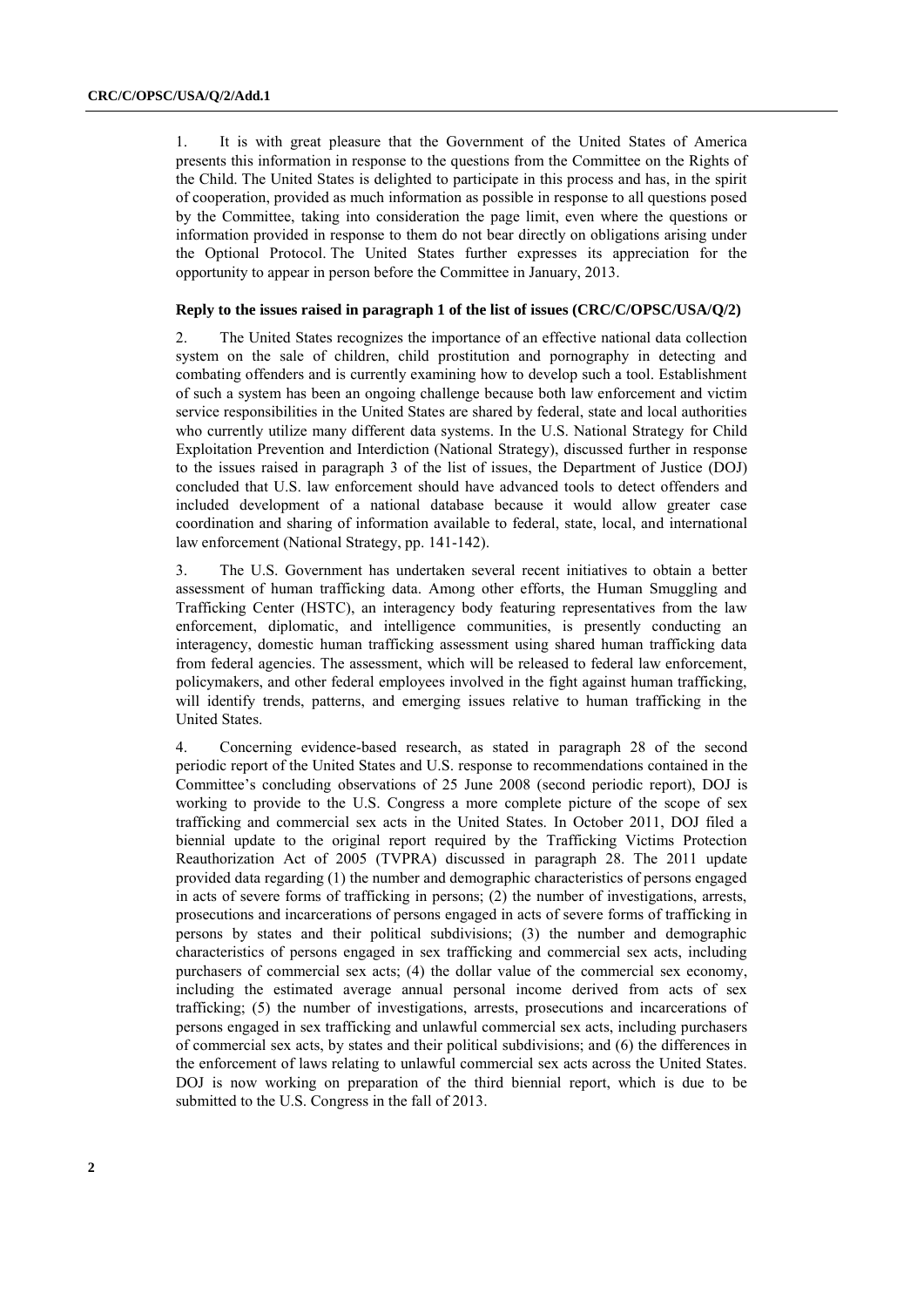5. In addition, the National Strategy, discussed further in response to the issues raised in paragraph 3 of the list of issues, includes a review of research funded by DOJ in the child exploitation field (appendix E) and an extensive synthesis of major studies surrounding internet crimes against children using funding from the National Institute of Justice (appendix F).

# **Reply to the issues raised in paragraph 2 of the list of issues**

6. Raising public awareness of the offenses covered in the Optional Protocol and the need to prevent and combat the commission of such offenses is a high priority of the United States. Such efforts are discussed in the second periodic report in paragraphs 124-155, including a memorandum on the U.S. human rights treaty reporting process sent to state governors and other officials with links to the text of the Optional Protocol, the U.S. report and the Committee's concluding observations; all such information is maintained on the Department of State (DOS) website at www.state.gov/j/drl/hr/treaties/index.htm. Updates to that information follow.

7. The Department of Health and Human Services (HHS) provides technical assistance and outreach to the public and to providers to promote awareness, prevention and protection of child victims with respect to all of the crimes covered by the Optional Protocol. For example, HHS provided child-focused training in Fiscal Year (FY) 2010 on special considerations in identifying and serving child trafficking victims at the "Human" Trafficking and Exploitation of Children in the U.S." conference sponsored by Loyola University in Chicago, Illinois. The conference was attended by refugees, immigration attorneys, health and social service providers, law enforcement, child welfare representatives, state Refugee and Health Coordinators, and cultural organizations. Through the National Human Trafficking Resource Center (NHTRC) and its *Rescue and Restore* Regional Program grantees, the HHS Office of Refugee Resettlement (ORR) expanded training opportunities throughout the country during FYs 2010 and 2011, conducting hundreds of trainings and presentations.

8. In 2010 Secretary of Homeland Security Janet Napolitano launched the Blue Campaign – a first-of-its-kind initiative to coordinate and enhance anti-human trafficking efforts of the Department of Homeland Security (DHS) for both adults and children. The Blue Campaign is active in the areas of training, public awareness, producing informational videos and materials, victim assistance, prioritizing investigations of human trafficking cases to bring perpetrators to justice, private sector partnerships and international collaboration.

9. In its efforts to increase public awareness of human trafficking of both adults and children, the Blue Campaign created training for many audiences including the public, law enforcement, airline personnel, the U.S. Government acquisition workforce, DHS personnel, and domestic and foreign partners. Among other things, it also created public awareness campaigns including a video played on the CNN Airport Network in airports across the country, a U.S. Immigration and Customs Enforcement (ICE) campaign to help the public identify victims, called Hidden in Plain Sight (HIPS), and a U.S. Customs and Border Protection (CBP) campaign to inform migrants of the dangers of human trafficking. In order to further collaboration with the private sector, the Blue Campaign developed a toolkit on trafficking and distributed it to tens of thousands of employers, including those in the lodging, transportation, entertainment, agricultural, manufacturing, and construction industries. See www.dhs.gov/human-trafficking-blue-campaign-toolkit.

10. In FYs 2010 through 2012, as part of the Blue Campaign, ICE Homeland Security Investigations (HSI) continued the HIPS public outreach campaign by placing human trafficking awareness advertisements in foreign language newspapers in 25 U.S. cities that have DHS offices under an HSI Special Agent in Charge. The advertisements appeared in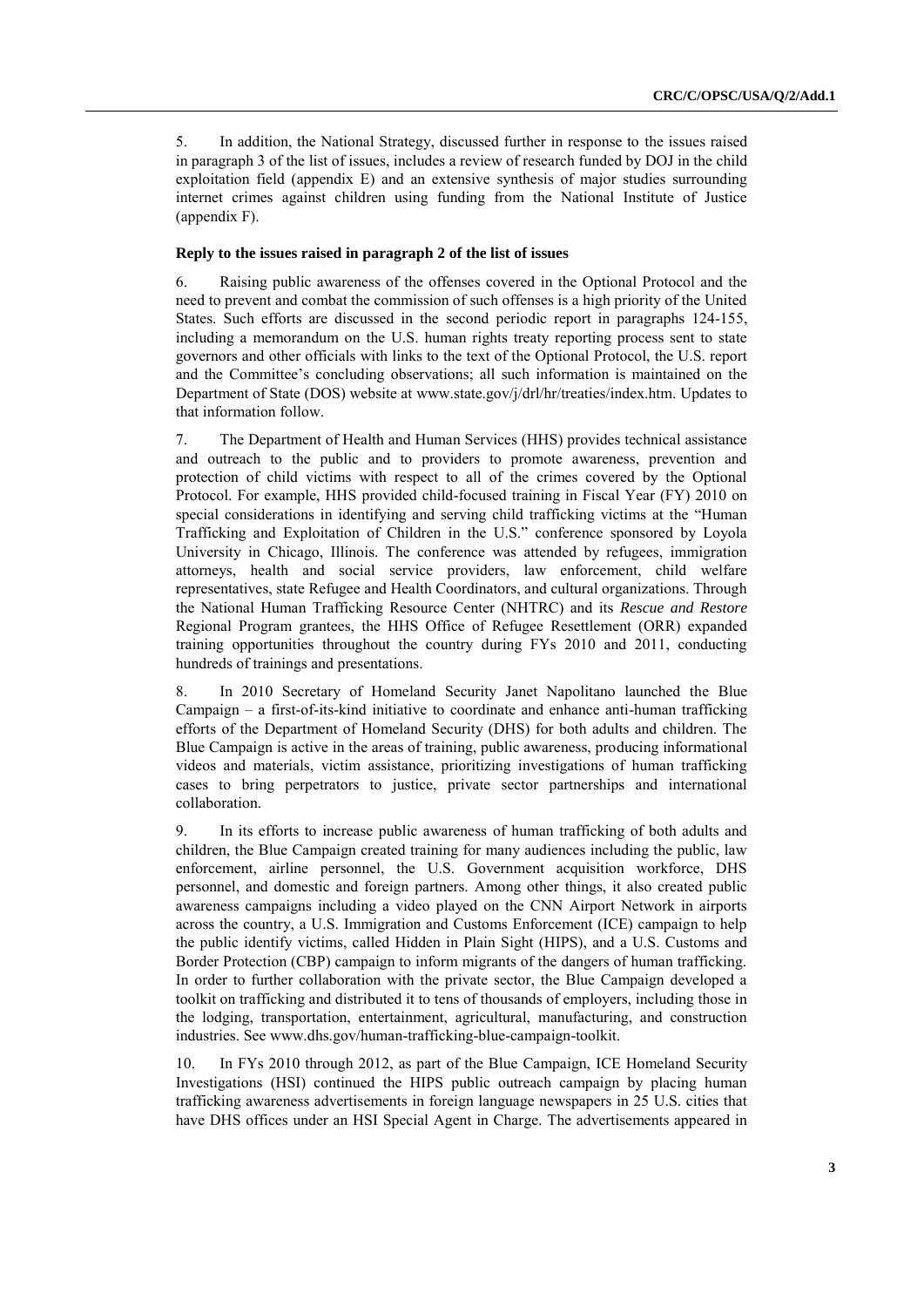Chinese, Korean, Spanish, and Thai, as well as several English language papers whose target audiences are the Indian, Haitian, Filipino and Asian Pacific Islander communities.

11. DOJ engages in extensive training, both domestically and abroad, for prosecutors, law enforcement, victim advocates, and nongovernmental organizations on issues addressed in the Optional Protocol (see second periodic report, paragraphs 76-80). These efforts have continued since the submission of that report. For example, DOJ Criminal Division personnel with the Child Exploitation and Obscenity Section (CEOS) provide training and guidance on issues pertaining to child sex trafficking and child pornography victims every year at seminars and conferences throughout the United States, including seven major national conferences in the last three years on combating child exploitation and crimes against children, primarily addressing law enforcement personnel and prosecutors, both domestic and foreign.

12. In addition, CEOS attorneys travel around the world to train foreign law enforcement, prosecutors, investigators, and service providers involved in the investigation and prosecution of sexual exploitation crimes against children, including extraterritorial sexual exploitation of children by Americans.

13. The Department of Education (ED)'s Office of Safe and Healthy Students (OSHS) uses the Internet, listservs, and trainings to elevate the awareness of educators, parents, and students about trafficking of children and to increase victim identification of trafficked children in schools. For example, OSHS develops and disseminates materials about preventing human trafficking, including "Human Trafficking of Children in the United States: A Fact Sheet for Schools." The fact sheet is featured on a website established in June 2010 dedicated to resources on prostitution of children and forced child labor maintained by ED's Readiness and Emergency Management for Schools Technical Assistance Center.

(http://rems.ed.gov/index.php?page=resources\_Additional&section=1i&section=1i1) It is also available at www2.ed.gov/about/offices/list/oese/oshs/factsheet.html.

14. In 2011, OSHS sponsored a national conference on creating and maintaining conditions for learning. It included a plenary session on "Land of the Free: Schools Join the Fight to End Modern-Day Slavery" and workshops on the Commercial Sexual Exploitation of Children. Nearly 2,000 people attended the conference, including educators, administrators, school counselors, social workers, psychologists, health and mental health professionals, law enforcement personnel, justice personnel, and prevention personnel. Under the Safe and Healthy Students grant program, a toolkit on trafficking in persons is being developed for use by school personnel around the country. The training tool will help school personnel better identify and serve both students who are vulnerable to human trafficking recruitment and students who have been victimized by human trafficking. The toolkit is expected to be available in the spring of 2013.

## **Reply to the issues raised in paragraph 3 of the list of issues**

15. In August 2010 DOJ transmitted The National Strategy for Child Exploitation Prevention and Interdiction: A Report to Congress, consistent with the PROTECT Our Children Act, enacted in 2008, Public Law No.  $110-401$ . As the report explains, "[t]his National Strategy outlines how we will, and must, act together as a nation to protect our children and provides a unique opportunity for us to act together as a nation to protect, as Nelson Mandela said, our society's soul by vigorously pursuing those who violate our children." The National Strategy "recognizes that investigation and prosecution will not alone defeat the threat our children face." Instead, "[a] multi-disciplinary approach to the problem is required because of the complexity of the threats involved. Solving this problem must include not only investigators and prosecutors, but social service providers, educators,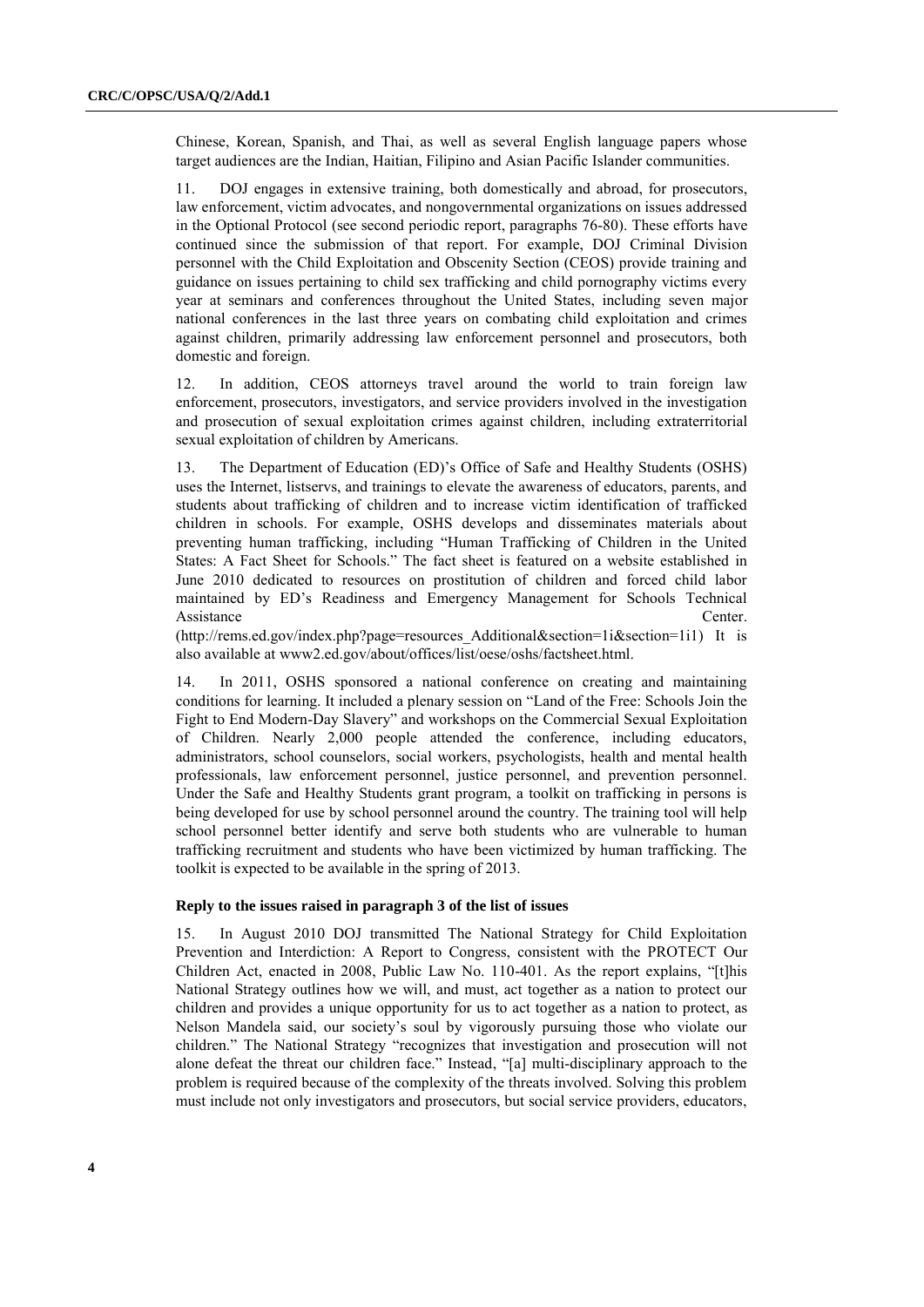medical professionals, academics, non-governmental organizations, and members of industry, as well as parents and families."

16. The National Strategy establishes the following broad goals:

(a) First, the Department will continue to partner closely with state, local, tribal and non-governmental entities, as well as other federal agencies and the private sector to implement the National Strategy in a coordinated fashion. Second, the Department will build on the success of the Project Safe Childhood initiative. Third, the Department will increase its commitment to a leadership role in finding a global solution to the transnational problem of the sexual exploitation of children. Fourth, the Department will work toward improving the quality, effectiveness, and timeliness of computer forensic investigations and analysis. Fifth, the Department will increase its commitment to effective and sophisticated training for prosecutors and investigators. Sixth, the Department will continue to partner with Industry to develop objectives to reduce the exchange of child pornography. Seventh, the Department will explore opportunities to increase the education and awareness of federal, state, local, and tribal judges of the difficult issues involved in child sexual exploitation;

(b) National Strategy (pp. 137-138). Further delineated goals and priorities are set forth on pages 138-143. The full text of the National Strategy is available at www.justice.gov/psc/docs/natstrategyreport.pdf.

17. Since its release, the National Strategy has served as a roadmap for DOJ and its components in the Department's ongoing fight against child exploitation. It has had the intended effect of focusing the efforts of those components on the threats identified in the Threat Assessment undertaken by the National Drug Intelligence Center (NDIC) to evaluate the extent and forms of child exploitation and the strategies identified in the report. The National Coordinator has had a leading role in directing and coordinating the implementation of the National Strategy. As a result, DOJ has enjoyed much tighter and focused coordination among its components that handle different aspects of the fight against child sexual exploitation, including criminal investigation, prosecution, policy, research, and funding for state and local law enforcement.

18. In accordance with the National Strategy goals, DOJ has built on the success of Project Safe Childhood (PSC) by expanding that initiative in 2011 to incorporate all federal offenses involving the sexual exploitation of children. U.S. Attorneys' Offices (USAOs) are now conducting treatment assessments of the harm posed in their districts by crimes involving the commercial sexual exploitation of children. Under the expanded PSC, federal prosecutions involving child sexual exploitation have increased significantly as a result of a greatly increased number of international, federal, state, and local investigations. In FY 2011, USAOs obtained 2,713 indictments against 2,929 defendants for offenses involving the sexual exploitation of a minor—a 15 per cent increase in the number of indictments over FY 2007 (in which 2,364 indictments were filed against 2,470 defendants). In August 2011—a year after release of the National Strategy—DOJ brought charges against 72 defendants for their participation in an international criminal network dedicated to the sexual abuse of children. As of September 2012, 56 of the 72 charged defendants have been arrested in the United States and abroad. Forty-three individuals have pleaded guilty and 40 of the 43 individuals who have pleaded guilty for their roles in the conspiracy have been sentenced to prison and have received sentences ranging between 15 years and life in prison.

19. The National Coordinator has helped organize several National Strategy training events as part of DOJ's continuing efforts to increase commitment to effective and sophisticated training for prosecutors and investigators. These events have offered investigators and prosecutors at all levels of government access to leading experts in the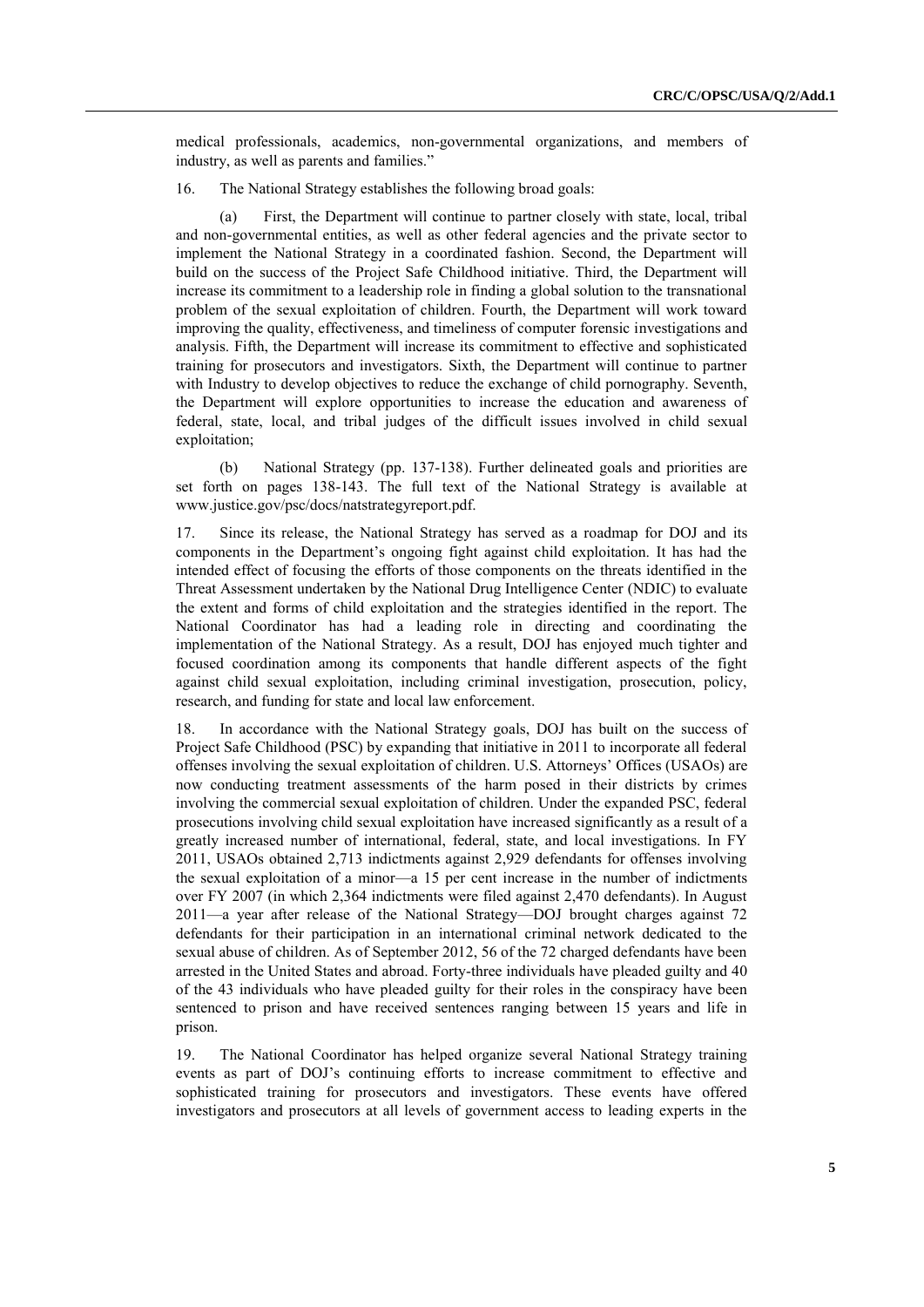field of child exploitation investigations and prosecutions. As just one example, in April 2012, DOJ hosted the 2012 National Law Enforcement Training on Child Exploitation for more than 1,700 investigators, agents, prosecutors, victim advocates, and community outreach specialists from across the country. The training featured instruction on investigative techniques, court room advocacy, digital forensics, behavioral profiling, victim advocacy, and community outreach.

20. DOJ has also continued its partnerships with the private sector to fight child exploitation. In October 2011, for example, the Attorney General convened a panel of experts from Facebook, Microsoft, and the National Center for Missing and Exploited Children to explore ways to prevent and deter child sexual exploitation. The national summit, titled "A Call to Action: Protecting Children from Sexual Exploitation," which the National Coordinator helped organize, brought together attendees from law enforcement, industry, and child advocacy organizations.

21. As part of the National Strategy, DOJ's Office of Justice Programs, through the Office of Juvenile Justice and Delinquency Prevention (OJJDP), has awarded several grants to support the development of strategies to protect children from exploitation. The awards have provided support to Internet Crimes Against Children (ICAC) Task Forces, discussed in the second periodic report, paragraphs 69-70, by making available improved training and coordination activities, help in developing policies and procedures to identify child victims, assistance in the investigation and prosecution of adult perpetrators, and the identification and adoption of best practices for compassionate victim intervention. This support has had significant results. In FY 2011, ICAC investigations led to more than 5,700 arrests, over 45,000 forensic examinations, and the identification of hundreds of child victims of abuse and neglect. Also as part of the National Strategy, the U.S. Marshals Service launched a nationwide operation targeting the top 500 most dangerous, non-compliant sex offenders in the country.

# **Reply to the issues raised in paragraph 4 of the list of issues**

22. Within the federal government, a variety of government agencies are responsible for implementing the Optional Protocol, with the DOJ Civil Rights Division playing a lead coordinating role. Numerous state and local governments within the United States have state and/or local civil rights and/or human rights organizations or commissions. Many of these organizations also coordinate their work with the federal government. Examples of activities at state, local, tribal, and territorial levels are provided in annex A to the U.S. common core document. A number of states of the United States have established offices of child advocates or ombudspersons, and others are considering establishing such offices to assist in providing oversight of children's services. Over half of the states of the United States currently have either an ombudsman or an office of the child advocate with duties and purposes related to the welfare of children. Some of the offices are independent and autonomous while others operate within state government divisions of children and family services. Additional information is available at [www.ncsl.org/issues-research/human](http://www.ncsl.org/issues-research/human-services/childrens-ombudsman-offices.aspx)[services/childrens-ombudsman-offices.aspx](http://www.ncsl.org/issues-research/human-services/childrens-ombudsman-offices.aspx) and in paragraphs 98-100 of the second periodic report.

#### **Reply to the issues raised in paragraph 5 of the list of issues**

23. In response to the issues raised in paragraph 5(a), the DOS international travel website provides extensive essential information for persons traveling abroad. The website is heavily used because it provides information on a wide range of issues, including passport and visa requirements, travel alerts and warnings, and information on specific issues and countries. This includes information on U.S. criminal penalties, specifically setting forth the prohibition on illicit sexual conduct in a foreign country with a person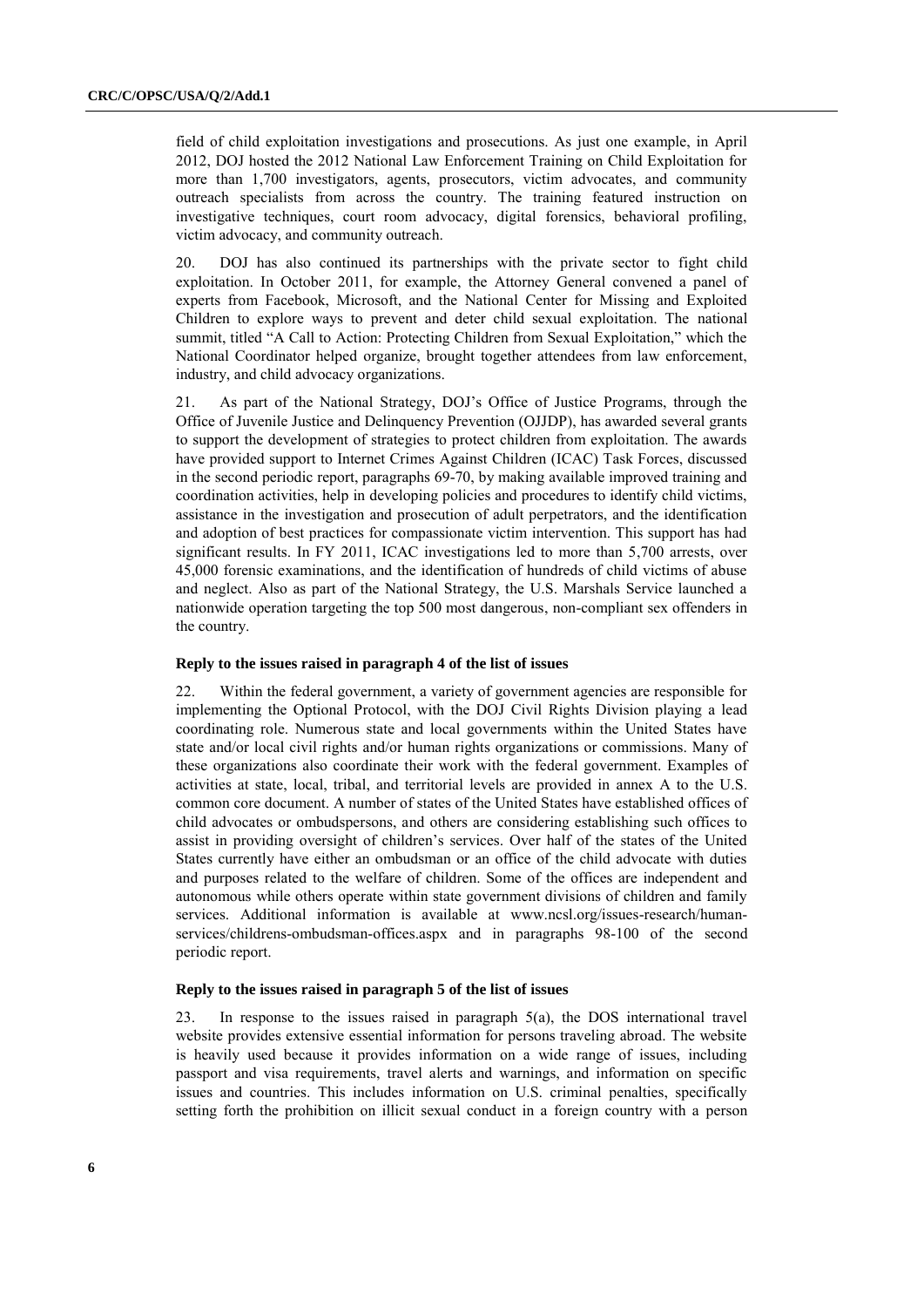under the age of 18. See http://travel.state.gov/travel/cis pa tw/cis/cis 1467.html. The DOS website also provides country-specific fact sheets that repeat the prohibition. See, e.g., Mexico fact sheet at http://travel.state.gov/travel/cis\_pa\_tw/cis/cis\_970.html; France fact sheet at http://travel.state.gov/travel/cis\_pa\_tw/cis/cis\_1116.html#crime.

24. The DOJ Child Exploitation and Obscenity Section (CEOS) website provides further information on the extraterritorial sexual exploitation statute, including the fact that the penalty for a violation of the prohibition is up to 30 years in prison. Citizen's Guide to U.S. Federal Law on the Extraterritorial Sexual Exploitation of Children, available at www.justice.gov/criminal/ceos/citizensguide/citizensguide\_trafficking.html. CEOS also provides information on how to report such a violation on its crime reporting website at *www.justice.gov/criminal/ceos/report/report.html#reporttourism*, including reporting to the National Human Trafficking Resource Center (NHTRC), by calling 1-888-3737-888 , the Polaris Project by filing a confidential online report at *www.polarisproject.org/what-wedo/national-human-trafficking-hotline/report-a-*tip , or to ICE, by calling the ICE hotline at *1-866-347-2423*, emailing ICE at *predator@DHS.gov*, or going to *www.ice.gov/tips*.

25. In response to the issues raised in paragraph 5(b), in FY 2010, USAOs filed 115 cases under 18 USC § 2423 and 153 defendants were found guilty. In FY 2011, USAOs filed 108 cases under § 2423 and 133 defendants were found guilty. In FY 2012 (through the end of August 2012), USAOs filed 122 cases under § 2423 and 96 defendants were found guilty.

26. Section 2423(c) of Title 18, United States Code, prohibits U.S. citizens or legal permanent residents from traveling in foreign commerce and engaging in "illicit sexual conduct" with a minor. Illicit sexual conduct includes two categories of sexual conduct: sexual acts (as defined in federal law) with minors and commercial sex acts with minors. Section 2423(g) provides that in cases where the defendant is accused of engaging in commercial sex acts with minors abroad, "it is a defense, which the defendant must establish by a preponderance of the evidence, that the defendant reasonably believed that the person with whom the defendant engaged in the commercial sex act had attained the age of 18 years.‖ We are not aware of a case where the defense has been successfully asserted. Section 2423(c) does not require that a U.S. citizen reside in the United States in order to be convicted under that section.

## **Reply to the issues raised in paragraph 6 of the list of issues**

27. In response to the issues raised in paragraph 6(a), U.S. Citizenship and Immigrations Services (USCIS) denies any adoption petition in which it finds evidence of child-buying. Birth mothers may still receive payment for expenses associated with the birth of the child. In adjudicating adoption petitions, USCIS seeks to ensure that any payments made to birth mothers were reasonable and appropriate to cover only expenses related to the birth of the child.

28. In response to the issues raised in paragraph 6(b), Section 404 of the Intercountry Adoption Act of 2000 (IAA) provides for civil and criminal penalties for a violation of a number of requirements applicable to adoptions covered by the Hague Abduction Convention, including for improperly inducing consent as an intermediary for the adoption of a child. Civil penalties involve fines up to \$100,000 for a violation; criminal penalties, applicable to whoever "knowingly and willfully violates" specified IAA requirements provide for fines up to \$250,000, imprisonment of up to 5 years, or both. There does not appear to be case law that has interpreted the language of "knowing and willful" in this specific statute. Information drawn from other U.S. criminal statutes that use this standard and interpretations in case law suggest that to commit an act knowingly is to do so with knowledge or awareness of the facts or situation, and not because of mistake, accident or some other innocent reasons. Knowledge of the criminal statute governing the conduct is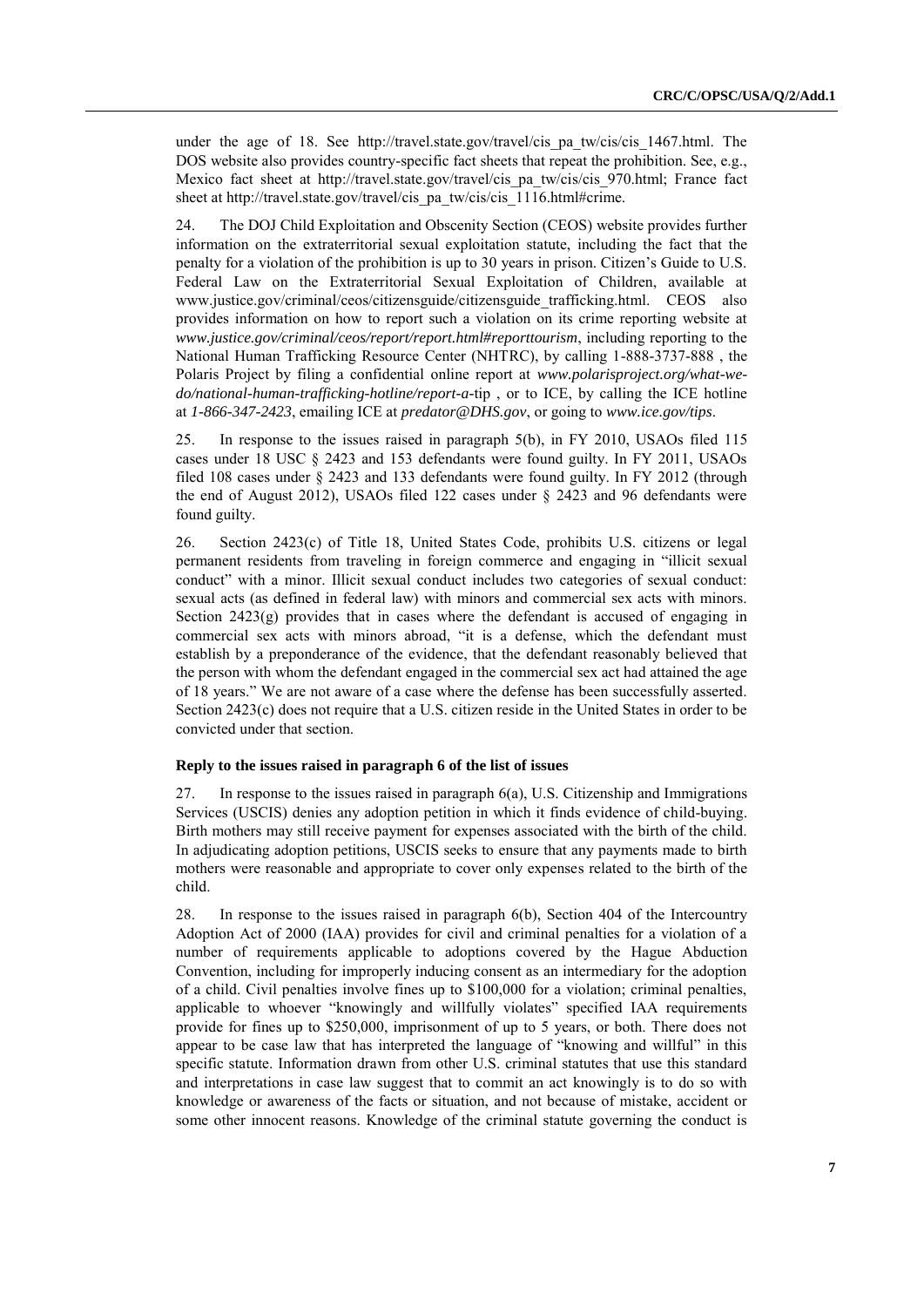not required. "Willful" means that the forbidden act was done deliberately and with knowledge, but does not require proof of evil intent.

29. In response to the issues raised in paragraph 6(c), USCIS works with DOS to ensure that adoption cases are processed in compliance with the obligations of the Optional Protocol, as embodied in U.S. law and regulations as discussed in paragraphs 240-294 of the second periodic report. The United States is taking steps to extend accreditation requirements applicable to adoption service providers processing adoptions covered by the Hague Convention on Adoption to all international adoptions (referred to as Universal Accreditation). Universal Accreditation legislation was introduced in the U.S. Senate in June 2012. It would require adoption service providers in non-Hague cases to comply with the Hague Convention on matters including ethical practices and responsibilities, licensing and governance, professional qualification and training for employees, information and fee disclosure, responses to complaints, record keeping, and the provision of certain pre- and post-placement adoption services. The United States is also working on an administrative effort to pre-process orphan adoption cases to assess the likelihood that the case meets the requirements of U.S. law before the family completes an adoption in the child's country of origin (referred to as Pre-Adoption Immigration Review, or PAIR). USCIS and DOS are working to implement PAIR in a number of countries, including Taiwan, Ethiopia, Ghana, and Haiti.

30. In response to the issues raised in paragraph 6(d), the United States is not in a position to provide detailed information concerning investigations into the sale of children for adoption at the federal level as information on ongoing investigations is not permitted to be made publicly available.

31. In response to the issues raised in paragraph 6(e), the United States takes the rights and welfare of children in the intercountry adoption process very seriously. The primary goal of the United States is to ensure that intercountry adoptions are done in an ethical and transparent manner, which is why it encourages countries to become parties to the Hague Convention on Protection of Children and Co-operation in Respect of Intercountry Adoption. With regard to the particular case, an application had been made to open an incoming case under the Hague Abduction Convention. The United States cannot accept cases under the Hague Abduction Convention, however, where the treaty was not in force at the time of the alleged wrongful removal or retention, such as this one. The appropriate venue in the United States to contest an intercountry adoption is in the state court that is competent to hold a full hearing. Due to privacy considerations, the United States cannot provide additional detail.

## **Reply to the issues raised in paragraph 7 of the list of issues**

32. The offenses covered by articles 2 and 3 of the Optional Protocol are prohibited by a variety of federal laws, as noted in the second periodic report. As indicated in paragraph 9 of the second periodic report, at the time of U.S. ratification of the OPSC, U.S. federal and state law already satisfied the substantive requirements of the Optional Protocol and no new implementing legislation was required. Since that time additional legislation has been enacted including the William Wilberforce Trafficking Victims Protection Act of 2008 (TVPRA 2008). See Sections III-VI of the second periodic report for a full discussion of applicable law. As explained in paragraphs 9 and 10 of the second periodic report, a technical consideration caused the United States to enter a reservation with respect to offenses committed on board a ship or aircraft registered in the United States.

33. Under federal law, it is not necessary to prove the use of force, fraud, or coercion in cases involving the prostitution of children under 18. The relevant criminal statute, 18 USC § 1591 (a) criminalizes (in or affecting interstate or foreign commerce, or within the special maritime and territorial jurisdiction of the United States) recruiting, enticing, harboring,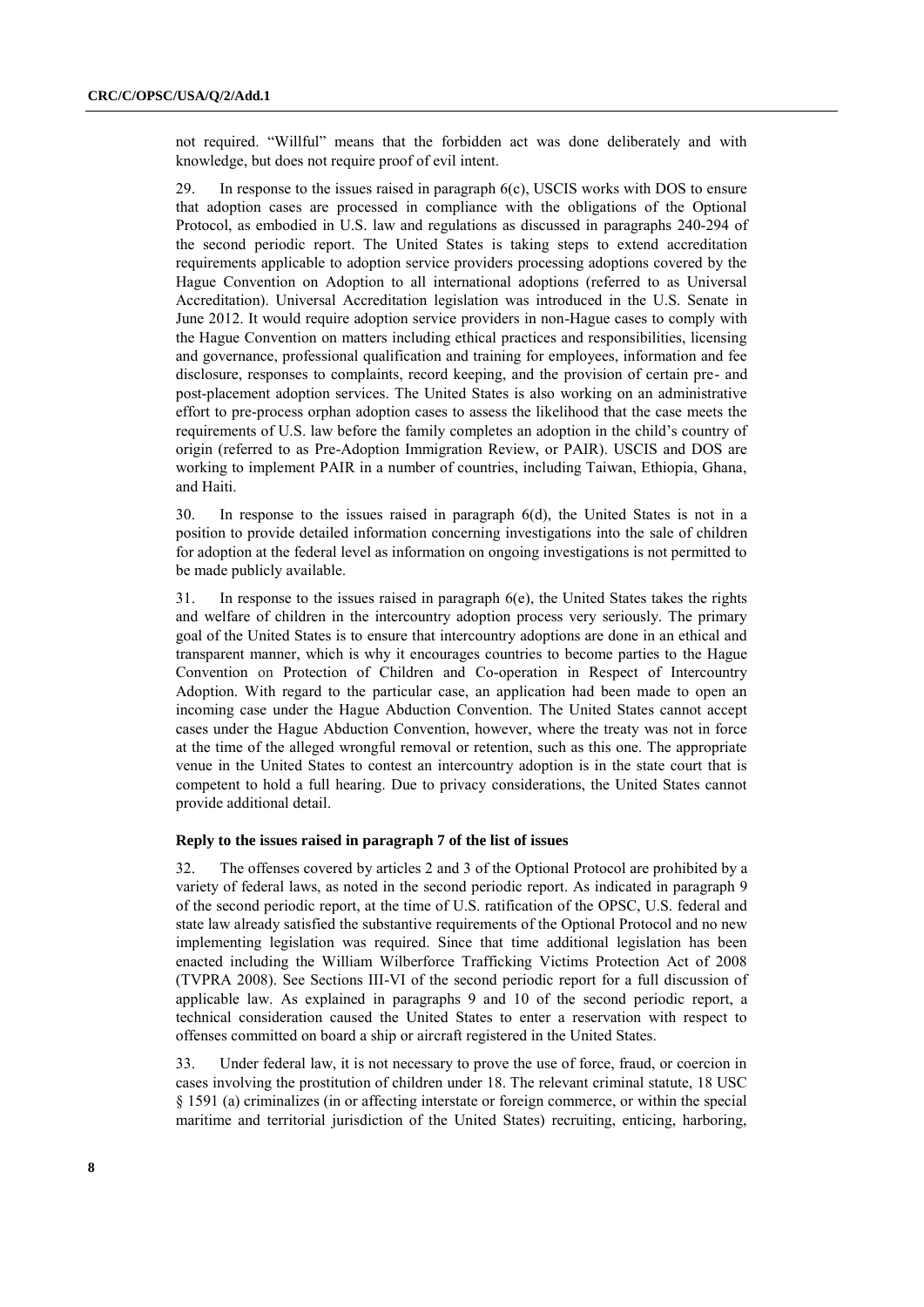transporting, providing, obtaining, or maintaining a person "knowing that  $\ldots$  the person has not attained the age of 18 years and will be caused to engage in a commercial sex act."

34. As to labor, both relevant U.S. law and article 3, paragraph  $1(a)(i)c$  of the Optional Protocol address only cases involving victims of "forced" labor, which do require proof of force, fraud, or coercion (see 18 USC  $\S$  1589).<sup>1</sup>

35. The Trafficking Victims Protection Act (TVPA) was not reauthorized in 2011. President Obama has called on Congress to renew the TVPA and two different pieces of draft legislation are pending in Congress, one in the Senate and one in the House of Representatives. Although the Trafficking Victims Protection Reauthorization Act of 2011 was not enacted into law, this does not affect the ability of the United States to implement its obligations under the Optional Protocol because U.S. federal and state law already satisfied the substantive requirements of the Optional Protocol and no new implementing legislation was required at the time of U.S. ratification. Furthermore, the failure to enact the reauthorization in no way affects provisions of permanent law included in TVPA authorizations, including TVPRA 2008, discussed in paragraph 44 of the second periodic report.

#### **Reply to the issues raised in paragraph 8 of the list of issues**

36. A number of delegations, including the United States, stated their understanding during the negotiation of the Optional Protocol that the term "any representation" meant "visual representation." The United States included an understanding in its instrument of ratification that stated in part that the term "child pornography" as defined in article  $2(c)$  of the Optional Protocol means "the visual representation of a child." Current U.S. law covers visual pornography in accord with this understanding. The United States notes that nonvisual materials relating to the sexual exploitation of children, such as text or literature, may nonetheless also be criminalized under statutes relating to the distribution, sale, or receipt of obscene materials. See 18 USC §§ 1460-1466A; *United State*s v. *Whorley*, 550 F.3d 326 (4th Cir. 2008) (affirming defendant's conviction for knowingly receiving obscene emails describing the sexual abuse of children).

## **Reply to the issues raised in paragraph 9 of the list of issues**

37. In its 2009 observations on the U.S. report on implementation of its obligations under ILO Convention No. 182 concerning the Worst Forms of Child Labor, the Committee of Experts on the Application of Conventions and Recommendations (CEACR) strongly encouraged the United States to pursue its efforts to eliminate the trafficking of children under 18 years of age for labor and sexual exploitation. CEACR requested the United States to continue providing information on the measures taken with regard to article  $3(a)$  of ILO Convention 182 (slavery and practices similar to slavery) and the results attained.<sup>2</sup> The

The statute, 18 U.S.C.  $\S$  1589 criminalizes such action when a person "knowingly provides or obtains the labor or services of a person" by means of "(1) force, threats of force, physical restraint, or threats of physical restraint to that person or another person; (2) serious harm or threats of serious harm to that person or another person; (3) the abuse or threatened abuse of law or legal process; or (4) any scheme, plan, or pattern intended to cause the person to believe that, if that person did not perform such labor or services, that person or another person would suffer serious harm or physical restraint

<sup>&</sup>lt;sup>2</sup> Article 3 defines "worst forms of child labor" to include, under Article 3(a), "all forms of slavery or practices similar to slavery, such as the sale and trafficking of children, debt bondage and serfdom and forced or compulsory labour, including forced or compulsory recruitment of children for use in armed conflict." The CEACR made no observation on Article 3(b), which also includes in the definition "the use, procuring or offering of a child for prostitution, for the production of pornography or for pornographic performances."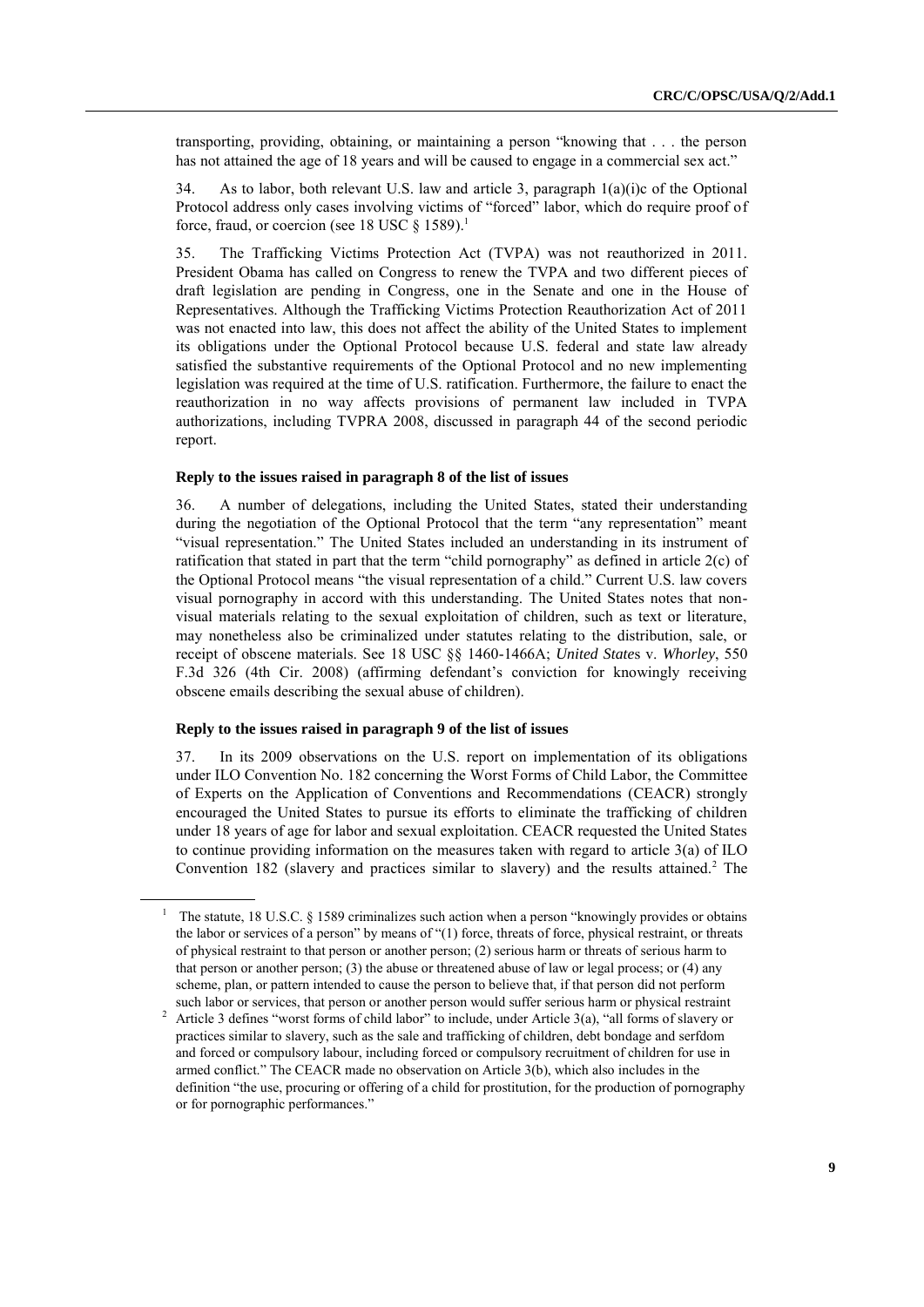United States responded to the CEACR observations in Part III of its most recent report on implementation of Convention No. 182, filed with the International Labour Office on 21 November 2011. In its response as to article 3(a), the United States explained that the Attorney General's Annual Report to Congress and Assessment of U.S. Government Activities to Combat Trafficking in Persons (Attorney General's Trafficking Report), Fiscal Year 2009 contains information relevant to application of article 3(a) of the Convention, including the matters raised by the Committee of Experts. Since the filing of that reply, DOJ has released the Attorney General's Trafficking Report for Fiscal Year 2010. The 2010 **report** is available at: www.justice.gov/ag/annualreports/tr2010/agreporthumantrafficking2010.pdf.

38. The Attorney General's Trafficking Report (2010) describes the U.S. Government's comprehensive campaign to combat trafficking in both adults and children during the fiscal year, including efforts to: (1) protect victims by providing benefits and services; (2) investigate and prosecute federal human trafficking crimes; and (3) prevent further trafficking-related crimes. In addition to reporting this information, the report includes an assessment of U.S. Government activities based on improvements since the last annual report and recommendations for further improvement. The efforts of many federal agencies are featured, including the Departments of Health and Human Services, Justice, Homeland Security, Labor, Education, State, and the Equal Employment Opportunity Commission.

39. Although the Department of Labor (DOL) has no authority to conduct criminal investigations into the sale of children, DOL's Wage and Hour Division (WHD) is committed to ensuring that the Fair Labor Standards Act (FLSA) is strictly enforced. The FLSA regulates minimum wage, overtime and child labor protections in the private sector and in federal, state, and local governments. In every investigation carried out by WHD, investigators look for violations of the FLSA's child labor provisions. In fact, as noted in the Attorney General's Trafficking Report for 2010 (at 59), WHD investigators are often the first government authorities to witness exploitative labor practices in the workplace. In industries with vulnerable workers, such as restaurants, garment manufacturing, and agriculture, investigators interview workers and assess situations where workers may have been intimidated, threatened, or held against their will. Investigators also review payroll records and inspect migrant farm worker housing. If in the course of their investigations WHD investigators identify an instance of trafficking of a minor into forced labor, they report suspected trafficking violations to DOJ and any other appropriate authorities. WHD coordinates with other law enforcement agencies, such as the FBI, offices of USAOs and ICE to ensure restitution on behalf of victims of trafficking. Complaints from the public about child labor, although not numerous, are given the highest priority within the agency. In Fiscal Year 2011, WHD concluded over 700 cases where child labor violations were cited. In this same fiscal year, WHD assessed over \$2 million in civil money penalties for violations of FLSA child labor laws.

## **Reply to the issues raised in paragraph 10 of the list of issues**

40. According to Uniform Crime Reporting (UCR) data, which includes data from federal, tribal, state, and local law enforcement, 291 males and 882 females under the age of 18 were arrested in 2008 for prostitution and commercialized vice, 240 males and 844 females under the age of 18 were arrested for the same crimes in 2009, 150 males and 677 females under the age of 18 were arrested in 2010, and 191 males and 586 females under the age of 18 were arrested in 2011. That a state may arrest children engaged in prostitution does not necessarily indicate a failure of the victim-centered approach. A frequent challenge in cases involving prostituted children is establishing the age and identity of the victims. As indicated in the National Strategy, discussed above in response to the issues raised in paragraph 3 of the list of issues, arrests of children may also be due to the fact that children will represent themselves to be adults, and may provide false identification. Pimps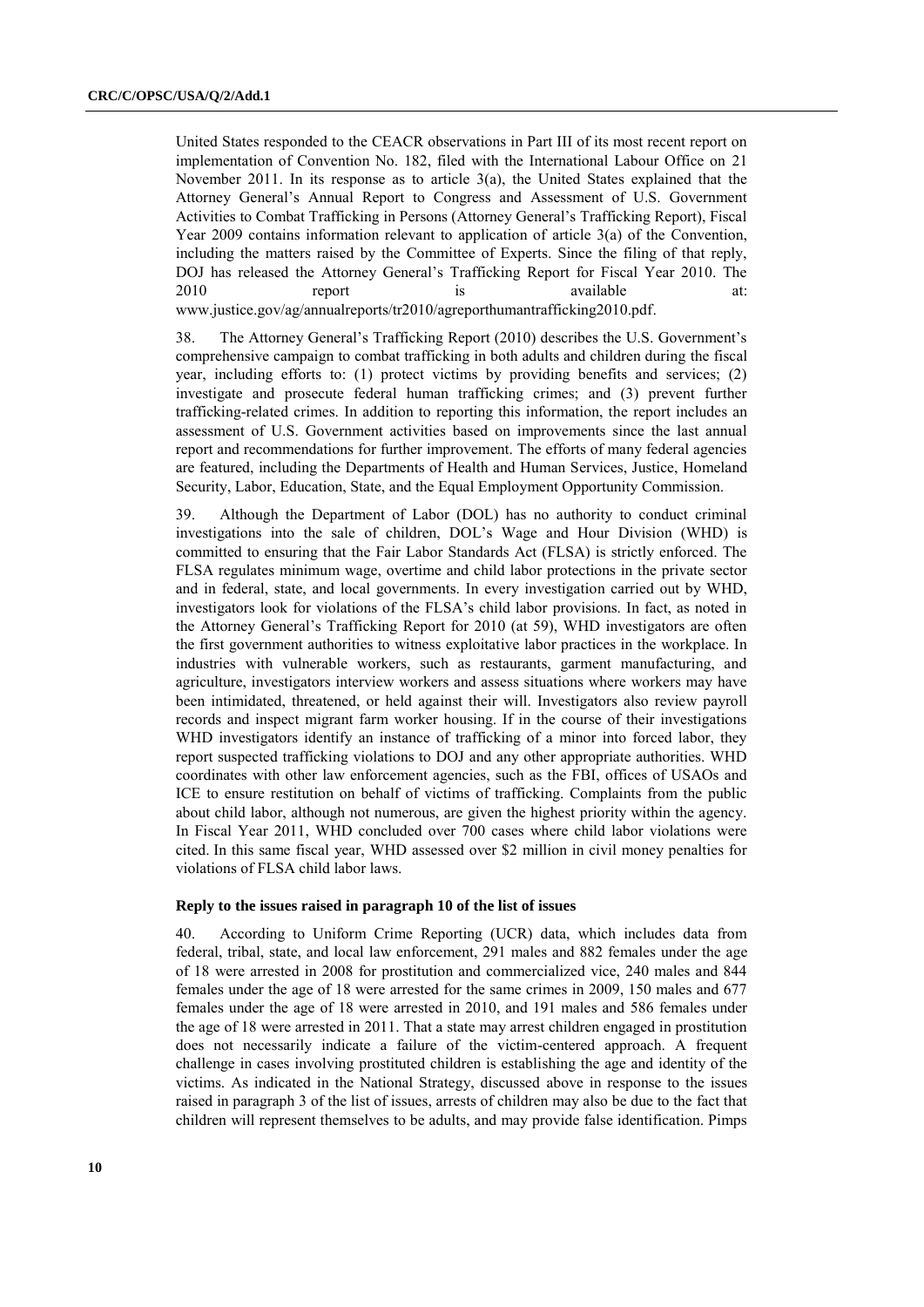typically provide child victims of prostitution with false identification that indicates an adult age and the pimps instruct the children to lie about their ages if arrested. As a result, an officer may not be aware at the time of arrest that the individual is in fact a juvenile. Furthermore, state and federal prosecutors in the United States exercise prosecutorial discretion, which means they have the authority to decline prosecution in a case if it is warranted. Finally, there are occasions, for lack of other more appropriate resources, where arresting a child for prostitution may serve as a last resort to place her or him in a secure environment away from the exploiters. This can allow time for the victim to be stabilized and provided with treatment and services through the detention facility. Reliable data is not available regarding the number of minors engaged in prostitution who were prosecuted and punished since 2008. New UCR data collection requirements will be installed in 2013, making it possible to distinguish between arrests for prostitution and arrests for assisting, promoting, transporting, housing, or purchasing prostitution or attempts at any of these activities.

41. As discussed in the second periodic report, paragraphs 58-61, efforts by the federal government to combat child prostitution, include the work of the Innocence Lost Initiative, a partnership between the FBI, CEOS, and the National Center for Missing and Exploited Children (NCMEC), that seeks to identify and rescue children prostituted in the United States. Since the Initiative's inception in 2003, Innocence Lost task forces and working groups have recovered 1,871 children and dismantled or disrupted 350 trafficking organizations. The efforts of the task forces and working groups have led to over 600 convictions in state and federal court, according to FBI statistics.

42. Laws of the majority of states of the United States criminalize prostitution. (Prostitution is not a federal crime in the United States for either adults or children.) Each of the 50 states and the District of Columbia has its own, unique laws and procedures concerning the prosecution of juveniles for a variety of crimes, including prostitution. Due to its federal system, the U.S. federal government can encourage changes to state criminal laws, but it cannot directly effect such changes. In recent years, several states have followed New York's lead by passing safe harbor laws, including Connecticut, Florida, Illinois, Massachusetts, Minnesota, New Jersey, Ohio, Tennessee, Vermont, and Washington. In 2010, the Texas Supreme Court held that minors under the age of 14 could not be prosecuted for prostitution.

43. The safe harbor laws in the states have various provisions, including provisions for immunity to prosecution, diversion to services or programs (rather than a juvenile delinquency proceeding), and services or programs. The New York law is discussed in paragraph 103 of the second periodic report. Connecticut law provides that prostitution is only a crime for actors 16 or older. It also provides a presumption that the actor was coerced into committing a prostitution offense by another person in any prosecution of a person who is 16 or 17 years old. Tennessee law provides immunity from prosecution as a juvenile or adult for a prostitution offense for a person under the age of 18 who is suspected or charged with such an offense. The law also provides that a law enforcement officer who takes a person under age 18 into custody for a suspected prostitution offense shall, after determining that the person is a minor, provide the minor with contact information for the National Human Trafficking Resource Center hotline and release the minor to the custody of a parent or legal guardian. The laws in Florida, Massachusetts, New York, Ohio, Vermont, and Washington provide diversion programs for minors arrested for prostitution offenses. Illinois law provides that persons under 18 are immune from prosecution for a prostitution offense and subject to state temporary custody provisions. Minnesota law provides that actors under the age of 16 cannot be prosecuted for prostitution and that actors ages 16 or 17 charged for the first time with a prostitution offense are eligible for a diversion program or protection or services. It also provides for the development of a statewide victim services model for sexually exploited youth and youth at risk of sexual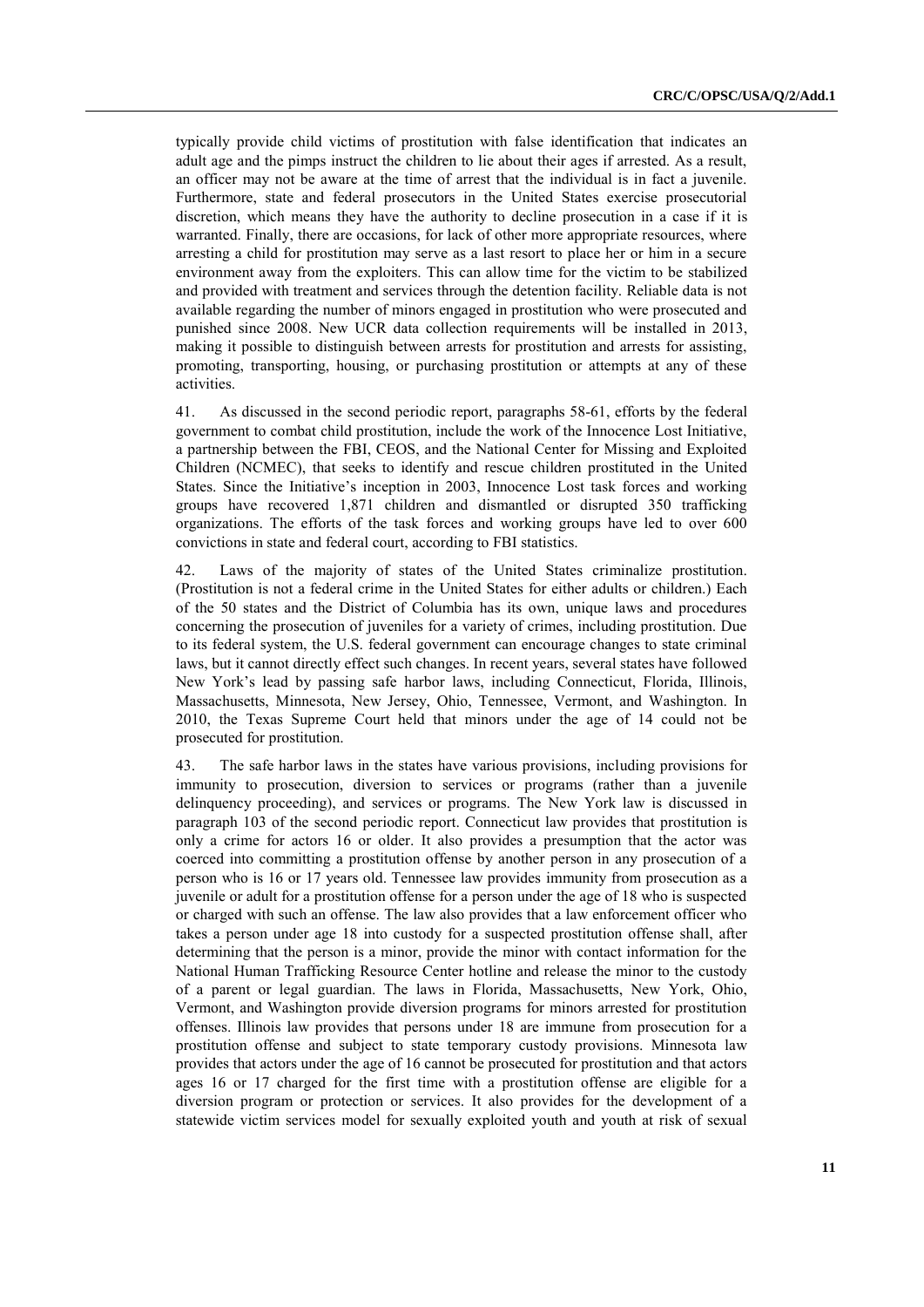exploitation. New Jersey law provides an affirmative defense to prosecution for a prostitution offense to those defendants who are under the age of 18. The law also provides for the establishment of standard protocols for provision of information and services to minors charged with prostitution.

44. In addition, several states, including Illinois, New York, and Ohio, have enacted expungement provisions and/or laws to vacate criminal convictions of minor victims of trafficking.

#### **Reply to the issues raised in paragraph 11 of the list of issues**

45. The United States does not have the annual data requested by the Committee available at this time.

46. The United States does not agree with the statement that trafficked children "are often treated by government officials as offenders and rapidly deported back to their countries of origin without determination of their best interests being carried out." As discussed at length in the second periodic report, paragraphs 350-423, U.S. agencies have effective programs to train those who might encounter unaccompanied and separated alien children to recognize indicators of human trafficking and to provide appropriate services to them. Those efforts have continued throughout the U.S. Government.

47. Since 2010 those efforts have continued. In March 2011, CBP implemented new web-based training designed to familiarize CBP Officers, Agriculture Specialists, and Border Patrol agents with, among other issues, the impact and the key indicators of human trafficking, appropriate treatment of minors, and the requirements of the TVPRA 2008 for the screening of unaccompanied alien children (UAC) from contiguous countries and treatment of all UAC.

48. In July 2011, DHS established a UAC Working Group to review DHS policies and procedures and to ensure that age-appropriate services are provided to such children encountered by DHS personnel. The Working Group contains three subcommittees tasked with addressing three primary areas for improvement in UAC-related policies and procedures: the Screening and Training Subcommittee, the Short-Term Care and Custody Subcommittee, and the External Coordination Subcommittee which handles coordination with state, local, federal, and international stakeholders.

49. DHS screens all UAC encountered at land borders and ports of entry to determine whether: (1) they have been victims of trafficking or are at risk of being trafficked upon returning; (2) they have a fear of persecution if they are returned to their home country; or (3) for those nationals or habitual residents of a contiguous country, they are unable to make an independent decision to withdraw their application for admission to the United States or to voluntarily return. All dispositions of UAC cases by CBP officers must be reviewed and approved by a supervisor prior to permitting a UAC to withdraw his or her application for admission at a port of entry, repatriating a UAC to a contiguous territory, or transferring a UAC to HHS pending removal proceedings.

50. During removal proceedings, UAC may seek immigration relief or protection from removal. They are also eligible for voluntary departure, which allows them to return to their country of origin without having been subject to an order of removal. UAC also may apply to DHS for certain immigration benefits that permit them to remain in the United States, including asylum (for those having suffered past persecution or having a well-founded fear of persecution in their country of nationality on account of a protected ground such as race or religion), T nonimmigrant status (T visa) (for victims of a severe form of trafficking in persons), U nonimmigrant status (U visa) (for victims of certain criminal activity), and Special Immigrant Juvenile status (for victims of abuse, abandonment, or neglect by one or both parents). In accordance with TVPRA 2008, UAC in removal proceedings present their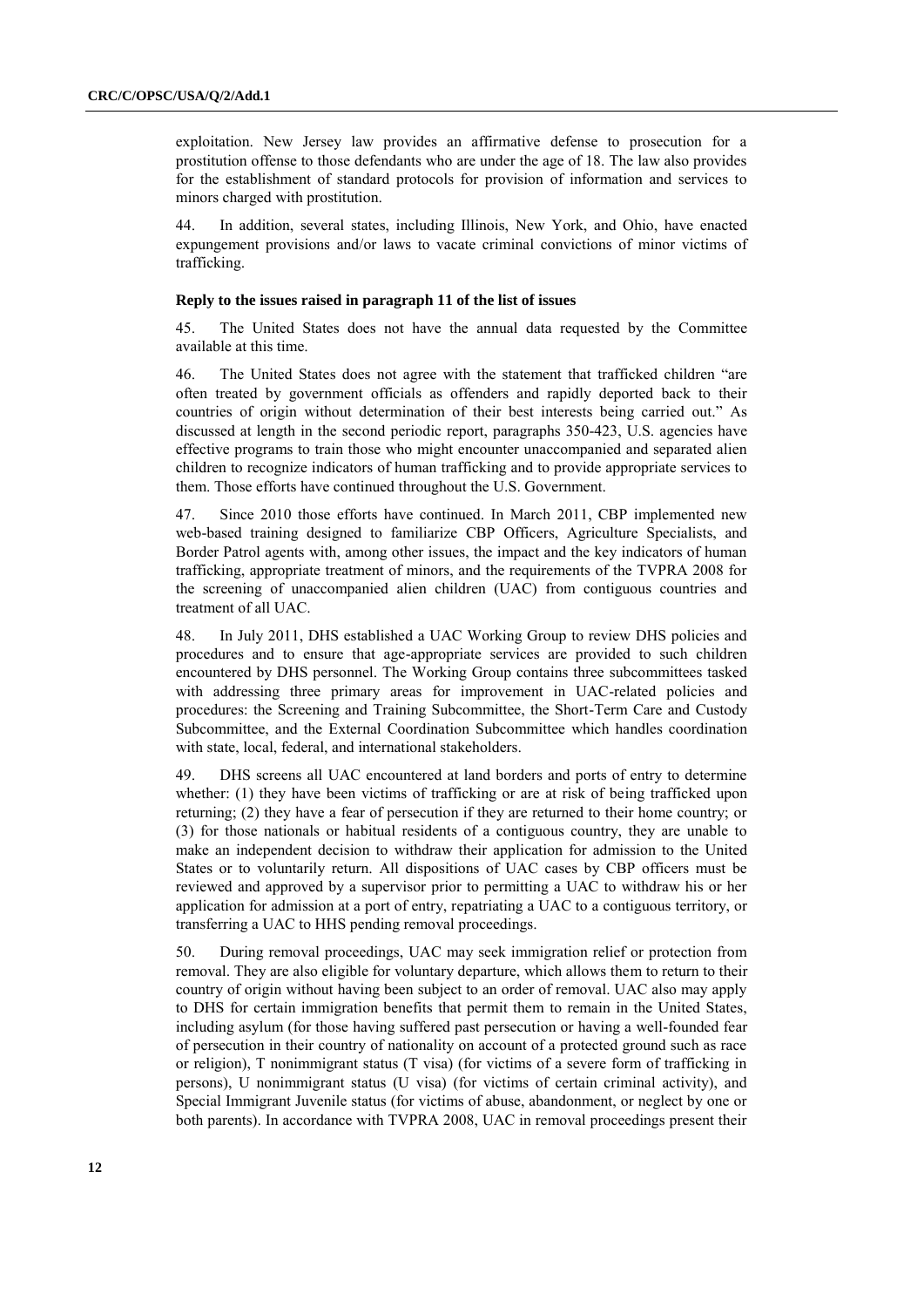asylum applications in the first instance in a non-adversarial interview before a USCIS Asylum Officer rather than in adversarial proceedings before a DOJ Immigration Judge. If USCIS denies the asylum application, the UAC may renew it before the Immigration Judge. If the UAC claims for relief or protection from removal are unsuccessful, the UAC is eligible for voluntary departure, and DHS arranges for the child's safe return to his or her country of nationality.

51. As discussed in the reply to the issues raised in paragraph 12 of the list of issues, under TVPRA 2008, HHS is responsible for the care and custody of UAC while they are detained by federal authorities because of their immigration status. HHS receives referrals of UAC from all federal agencies and screens all UAC to determine if they have been victims of trafficking, exploitation, trauma, or any physical, sexual or emotional abuse in order to ensure that children who have been victimized receive the social services and benefits they need. All efforts are made to provide care and services that are in the children's best interest and are appropriate for their particular needs and circumstances.

### **Reply to the issues raised in paragraph 12 of the list of issues**

52. As indicated in the second periodic report, the success of U.S. efforts to combat sale and exploitation of children and other issues related to trafficking in persons domestically hinges on pursuing a victim-centered approach. Paragraphs 351-406 of that report provide details of the service benefits available to such children. As discussed in paragraphs 352- 391, residential treatment facilities are primarily under the purview of the HHS.

53. The HHS *Rescue & Restore Victims of Human Trafficking campaign*, in its tenth year, consists of *Rescue and Restore* coalitions of volunteer and dedicated social service providers, local government officials, health care professionals, leaders of faith-based and cultural organizations, and law enforcement personnel. The campaign's goal is to increase the number of trafficking victims who are identified and assisted in leaving the circumstances of their servitude, and connected to qualified service agencies and the HHS certification process so that they can receive the benefits and services for which they may be eligible. Along with identifying and assisting victims, coalition members and others use the Rescue and Restore campaign messages to educate the general public about human trafficking and the assistance available to victims of trafficking. More information on this program is available at www.acf.hhs.gov/programs/orr/programs/anti-trafficking.

54. UAC who are trafficking victims may be referred to HHS's Unaccompanied Refugee Minors (URM) program, administered by the HHS Office of Refugee Resettlement (ORR). The URM program establishes legal responsibility for these children, under state law, to ensure that unaccompanied children receive the full range of assistance, care, and services available to all foster children in the state. A legal authority is designated to act in place of the child's unavailable parent(s). Safe reunification of children with their parents or other appropriate adult relatives is encouraged. The program offers a variety of care levels to meet children's individual needs, including licensed foster care homes, therapeutic group homes, residential treatment centers, and independent living programs. Other services include food, clothing, and medical care; independent living skills training; educational support; English language training; career/college counseling and training; mental health services; assistance adjusting immigration status; cultural activities; recreational opportunities; support for social integration; and cultural and religious preservation.

55. DOJ's Office for Victims of Crime (OVC) administers the Services for Victims of Human Trafficking Program, which builds the capacity of targeted communities to coordinate a full range of services for victims of sex trafficking and labor trafficking. This program funds services to support the physical, psychological, and social reintegration and